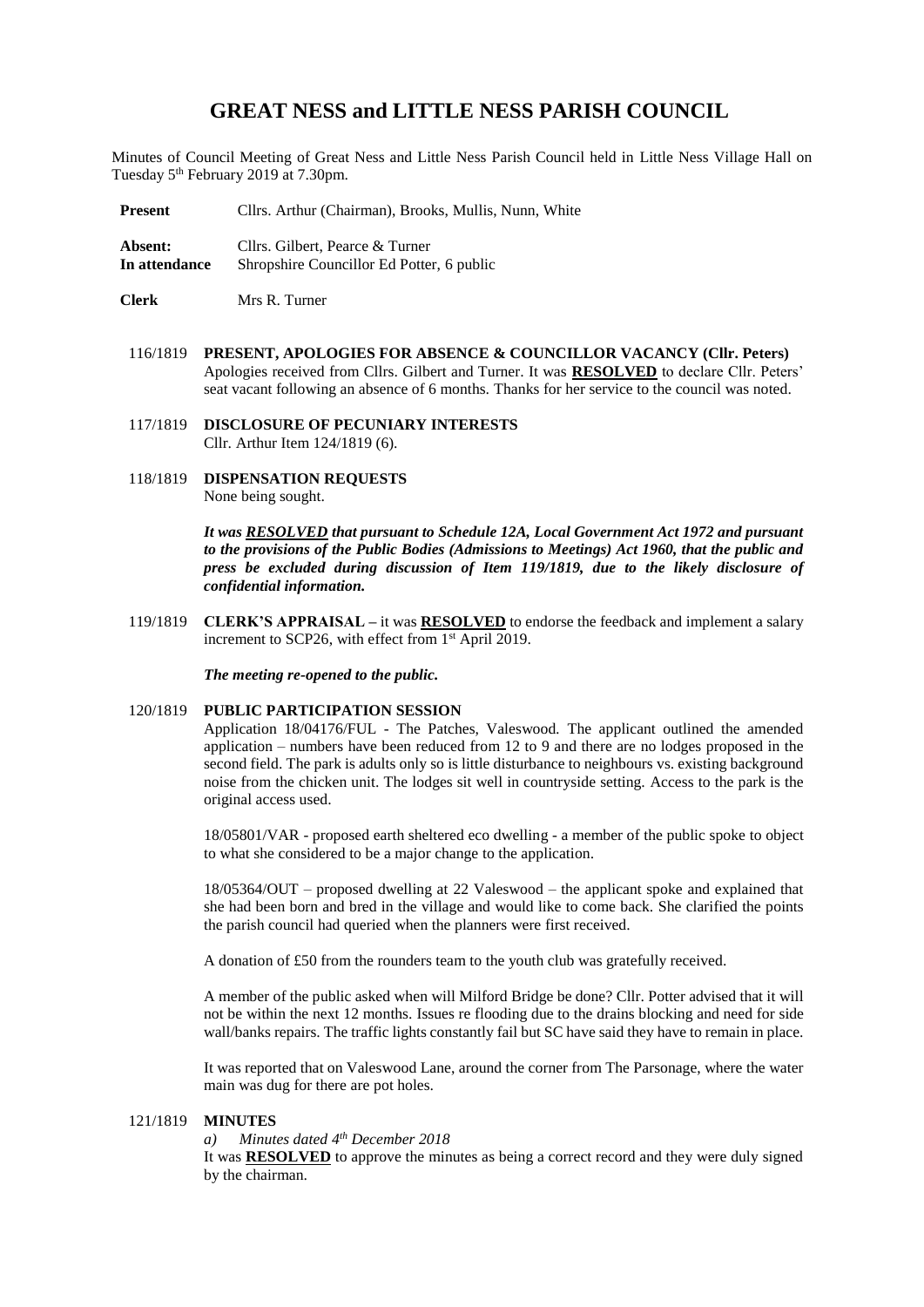- *b) Matters arising not covered elsewhere on agenda*
	- (i) *Local Plan Review* it was **RESOLVED** to approve the comments form submitted, this being as per the comments agreed by council and with additional references to concern re SLAA sites around Nesscliffe Hill being shown as having long term potential, in particular with this area being a proposed LNR and key to the setting of Nesscliffe Hill.

## 122/1819 **REPORTS**

*a) Police Report* 

| Assault: 2                  | Criminal Damage: 0        | Burglary Dwelling: 0  |
|-----------------------------|---------------------------|-----------------------|
| Vehicle Crime 1             | Road Traffic Incident: 18 | ASB Nuisance: 1       |
| ASB Personal: 2             | ASB Environmental: 2      | Concern For Safety: 3 |
| Theft: 1<br>Circumstance: 3 | Burglary Other: 0         | <b>Suspicious</b>     |

*b) Shropshire Council* – crematorium application still being considered but unlikely to go to the February planning committee. Still question mark re impact of noise from MOD helicopter flights on the crematorium, the applicants need to show that noise won't affect viability of the business.

S106 needs to be redone for Phase 2 at The Crescent – waiting on the applicant – this is delaying determination of the application and the MUGA money.

LP Review meeting – no allocated sites in Nesscliffe. If any existing commitments don't come forward, this may affect the number of houses needed in LP Review. In regard to cross subsidy housing, the policy has not been tested so it is hard to predict how it will work.

- *c) Youth Club* the club wishes £500 from club funds to be used towards the youth worker for 2019/20. A Baschurch PC councillor is asking for a visit to the club.
- *d) Parish Councillor Reports –* none.
- *e) Clerk's Report* noted as follows:

| <b>Issue</b>                       | Date     | <b>Update</b>                                                                                                                                                                                                                                                                                                                                                                             |
|------------------------------------|----------|-------------------------------------------------------------------------------------------------------------------------------------------------------------------------------------------------------------------------------------------------------------------------------------------------------------------------------------------------------------------------------------------|
| Milford Bank $-$<br>blocked drains | Ongoing  | Reported to SC Highways, via Cllr. Potter                                                                                                                                                                                                                                                                                                                                                 |
| Potholes                           | Ongoing  | Raised again with SC Highways                                                                                                                                                                                                                                                                                                                                                             |
| <b>LP</b> Review                   | Jan 2019 | Following consultation via email, I added to the<br>comments that the sites at the foot of Nesscliffe<br>Hill (NES002 $&$ NES003) should not have been<br>identified in the SLAA as having development<br>potential as its contrary to policy. I have also added<br>that the proposed LNR further highlights the<br>importance of the hill and the need to protect it and<br>its setting. |
| PCC traffic calming                | Ongoing  | Due to the volume of items on the Feb agenda, I<br>suggest deferring this item until March.                                                                                                                                                                                                                                                                                               |
| New policing team                  | For info | New police team now in place $-$ they will send a<br>poster with their updated contact details for the<br>noticeboards etc.                                                                                                                                                                                                                                                               |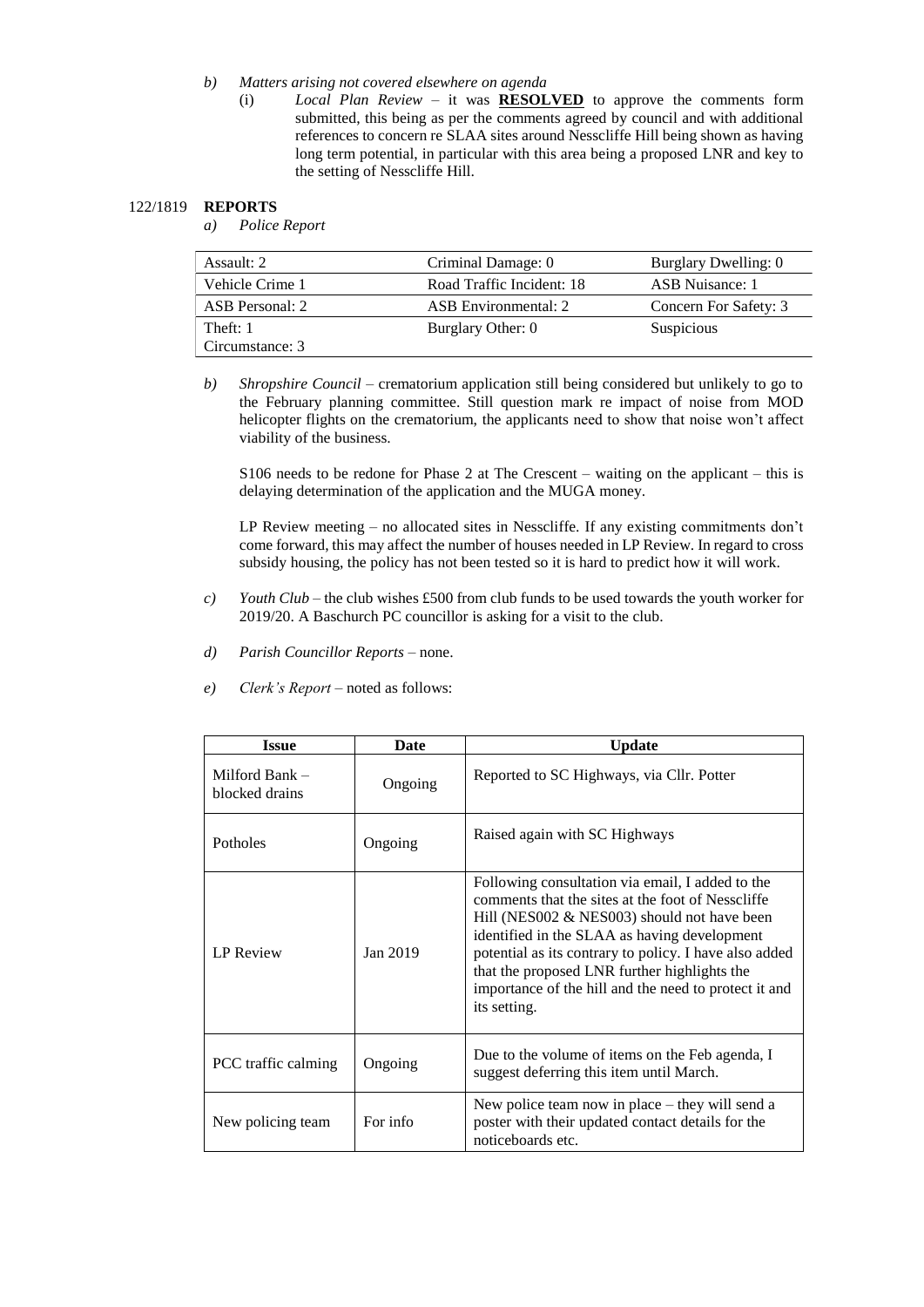| CIL (Local) | Feb to March | Opportunity to bid for CIL (Local) funding. I will<br>send around the Place Plan so the PC can decide<br>whether to bid for any of the CIL funding. May<br>need a working group to take this forward and put<br>together a bid $(s)$ |
|-------------|--------------|--------------------------------------------------------------------------------------------------------------------------------------------------------------------------------------------------------------------------------------|
|             |              |                                                                                                                                                                                                                                      |

# 123/1819 **PLANNING NOTIFICATIONS**

- 1) 14/03797/OUT Development Land West Of Oakfield, Nesscliffe, Shrewsbury, Shropshire Proposal: Outline application for the erection of 6 No dwellings (to include access) *Awaiting decision*
- 2) 14/05257/FUL Proposed Dwelling Adj. Hopton Farm, Nesscliffe, Shrewsbury, Shropshire Proposal: Erection of a Single Plot Exception (SPE) affordable dwelling and formation of access *Awaiting decision*
- 3) 17/04621/REM Proposed Residential Development East Of Wilcot Lane, Nesscliffe Proposal: Reserved matters pursuant to Outline permission 14/03259/OUT *Awaiting Decision*
- 4) 17/05070/FUL Agricultural Building North Of Red House Farm, Little Ness, Shrewsbury Proposal: Conversion of and extension to agricultural building to form single dwelling *Awaiting Decision*
- 5) 17/05151/EIA Proposed Poultry Units NW Of North Farm, Felton Butler Proposal: Erection of four poultry rearing buildings, eight feed bins, biomass store and amenity building including landscaping and tree planting. *Awaiting Decision*
- 6) 18/01779/FUL Agricultural Building North Of Red House Farm, Little Ness Proposal: Conversion of agricultural building to form single dwelling *Awaiting Decision*
- 7) 18/03158/FUL Pentre Industrial Estate, Pentre, Shropshire Proposal: Erection of B8 industrial storage units & refurbishment works to existing industrial unit *Awaiting Decision*
- 8) 18/03274/REM Proposed Residential Development East Of Mulberry House, Great Ness, Proposal: Approval of reserved matters (access, appearance, landscaping, layout and scale) for 1No dwelling pursuant to planning permission 14/00694/OUT for the erection of two residential dwellings and associated works *Awaiting Decision*
- 9) 18/04033/OUT Kinton Manor, Kinton, Shrewsbury, Shropshire, SY4 1AZ Proposal: Outline application for residential development of five dwellings, creation of vehicular access, driveway and passing places to include access and scale *Awaiting Decision*
- 10) 18/04295/REM Proposed Residential Development East Of Mulberry House (Plot 1), Great Ness, Shropshire Proposal: Approval of reserved matters (access, appearance, landscaping, layout and scale) pursuant to 14/00694/OUT for the erection of one dwelling (Plot 1) *Awaiting Decision*
- 11) 18/04663/OUT Proposed Dwelling South Of Stoneycroft, Valeswood, Little Ness, Shrewsbury, Shropshire, SY4 2LH Proposal: Outline planning application for the erection of one residential dwelling and all associated works *Withdrawn*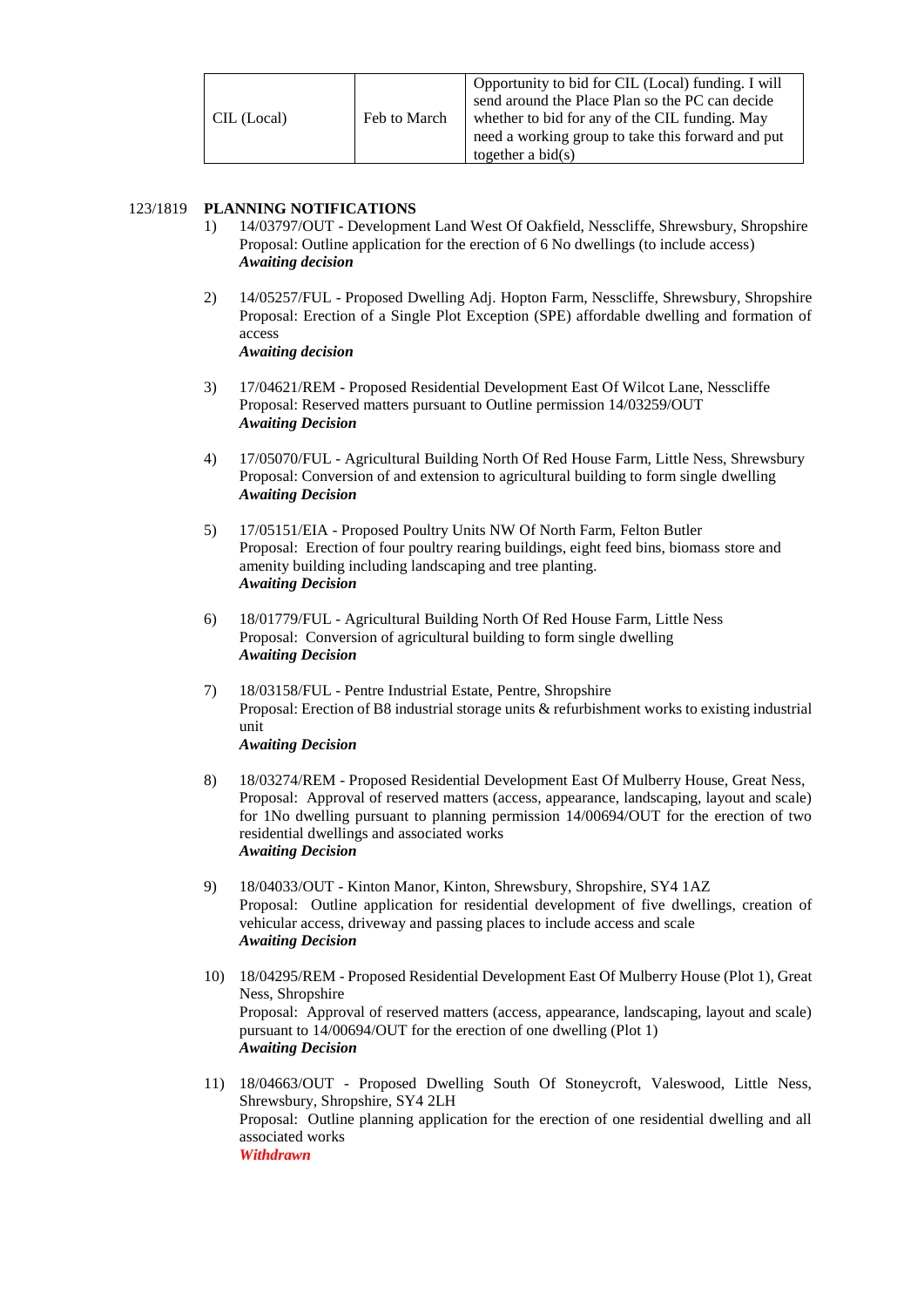- 12) 18/04965/FUL Proposed Crematorium North Of, Nesscliffe, Shrewsbury, Shropshire Proposal: Erection of a new crematorium with associated access, car parking and landscaping *Awaiting Decision*
- 13) 18/05411/REM Proposed Dwelling Plot 1 South Of Quarry House, Hopton, Nesscliffe Proposal: Approval of the reserved matters of Plot 1 pursuant to outline planning application 15/01930/OUT for details of access, appearance, landscaping, layout and scale *Grant Permission*
- 14) 18/05413/FUL Proposed Dwelling Plot 1 South Of Quarry House, Hopton, Nesscliffe Proposal: Erection of 1No dwelling, detached double garage with store above and formation of vehicular access *Grant Permission*
- 15) 18/05364/OUT Proposed Dwelling West Of 22, Valeswood, Little Ness Proposal: Outline application for the erection of a detached dwelling together with revised vehicular access all other matters to be reserved *Pending Consideration*
- 16) 18/04941/FUL Development Land Opposite The Crescent, Nescliffe, Shrewsbury, Shropshire, SY4 1DR Proposal: Alterations to the layout of Phase 2 (western side) due to the inaccurate location of the sewer main on the previous scheme, and substitution of house types *Pending Consideration*
- 17) 18/05446/VAR Proposed Dwelling East Of Little Ness Village Hall, Little Ness Proposal: Variation of Condition No. 2 attached to Planning Permission 18/01588/VAR (16/04146/FUL) dated 18 July 2018 to enable amendments to the house type and siting *Grant Permission*
- 18) 18/05473/FUL Nesscliffe Training Camp, Wilcott, Shrewsbury, Shropshire, SY4 1BH Proposal: Erection of a perimeter security fence following removal of existing *Grant Permission*
- 19) 17/02960/FUL Great Ness Dryers Caravan Storage, Warehouse and Office, Rodefern Lane, Great Ness. Erection of detached dwelling with detached garage following demolition of agricultural/industrial buildings former grain store *Notification of Planning Appeal*
- 20) 18/05056/FUL Land South Of Little Ness House, Little Ness, SY4 2LG Proposal: Erection of a detached 2 bedroomed dwelling and associated works *Refused*

## 124/1819 **PLANNING APPLICATIONS**– *For comment*

- 1) 18/05544/FUL Paddock View, Valeswood Lane, Valeswood, Little Ness, SY4 2LH Proposal: Provision of new vehicular access Comments: None.
- 2) 18/05801/VAR Proposed Earth Sheltered Eco Dwelling At, Hopton, Nesscliffe, Proposal: Variation of condition 2 (approved plans) pursuant of 14/03858/FUL to allow for modifications in siting of the approved garage; and changes to the orientation Comments: It was **RESOLVED** to object as the PC wishes it to stay as per the original drawing or needs to be a full re-application.
- 3) 18/05577/FUL Pool Hill, Wilcott, Shrewsbury, Shropshire, SY4 1BJ Proposal: Erection of detached garage with attic room over Comments: It was **RESOLVED** to not comment.
- 4) 19/00043/FUL Treetops, Holyhead Road, Nesscliffe, Shrewsbury, Shropshire, SY4 1AY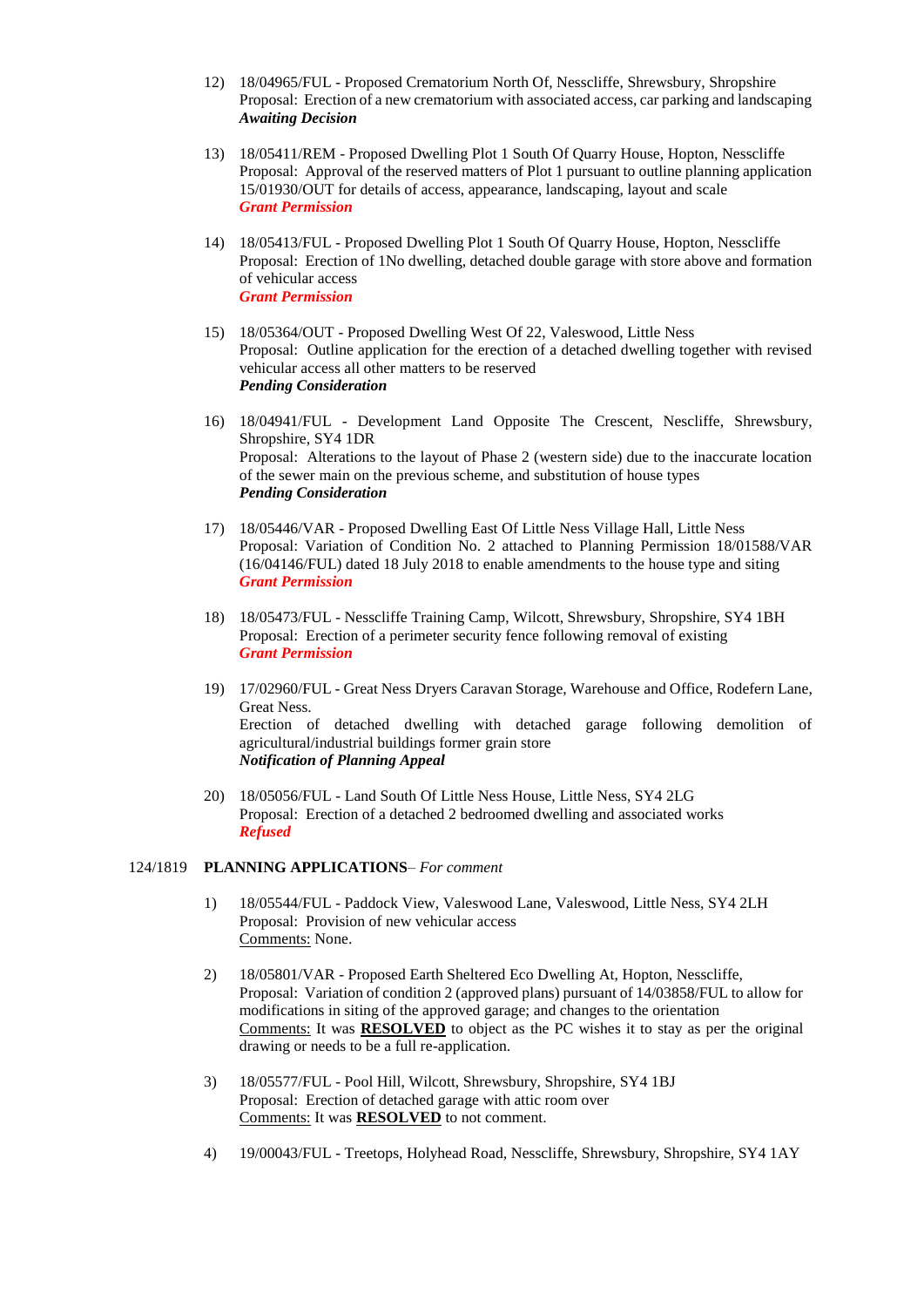Proposal: Proposed removal of existing Portacabins and the construction of new Offices, Canteen and Toilets

Comments: It was **RESOLVED** to support it as benefits local business and tidying site.

5) 18/05893/VAR - Proposed Residential Development Land Adj. Crosshills, Nesscliffe Proposal: Variation of Condition No. 2 attached to planning permission 17/00282/FUL dated 27 June 2017 - alterations/amendments to plot 2 and 3 house types Comments: It was **RESOLVED** to object as it is not in keeping with existing and 4/5 bed and 3 storey.

*Cllr Arthur left the room.*

6) 18/04176/FUL - The Patches, Valeswood Lane, Valeswood, Little Ness, SY4 2LH Proposal: Change of use of land for the purpose of siting 12 lodges (reduced to 9) for holiday accommodation including one lodge for use as a reception and park warden's accommodation Comments: It was **RESOLVED** to withdraw the objection as the changes address the concerns raised.

*Cllr Arthur returned to the room.*

- 7) 19/00361/VAR Adcote School, Little Ness, Shrewsbury, Shropshire, SY4 2JY Proposal: Variation of condition No. 7 (temporary period) pursuant to 14/00970/OUT erection of two temporary buildings - to allow for an increase in temporary period of three years (expire 14.04.2022) Comments: It was **RESOLVED** to not comment.
- 8) 18/05364/OUT Proposed Dwelling West Of 22 Valeswood, Little Ness, Shropshire Proposal: Outline application for the erection of a detached dwelling together with revised vehicular access all other matters to be reserved Comments: It was **RESOLVED** to withdraw the objection as points be clarified satisfactorily.

## 125/1819 **PARISH MATTERS**

- *a) Footpath opposite The Crescent* dropped kerb still awaited and the footpath at the back of The Crescent is not shown on the map for Phase 2 of the development.
- *b) Portacabin* The roof is likely to be OK for this year or so. Meter reading noted as being 09043. Clerk to look into BECO/SSE for energy as they do not apply a standing charge.
- *c) Parking at top of The Crescent* awaiting response from Severnside.
- *d) Highway maintenance* some drains been cleared but not ones on old A5 between Hopton Lane corner entrance and The Crescent, on east side and one near the Nesscliffe Hotel. West of the road (bypass side) all appears to be clear. Old A5 lights opposite Crescent bus stop, nearest to Oswestry speed limit sign– off 24/7 – report.
- *e) Request to site memorial bench at corner of Hopton Lane/old A5* PC support it in principle and need to ask for SC Highways permission.
- *f) Waste bin Hopton Court* requested response awaited. Clerk to look into having a post box (Royal Mail) or noticeboard there too.
- *g) Reports of other parish matters*
	- Trees/ivy leaves on carriageway at derelict house on left past Brisbournes'– raise with highways.
	- Milford Bridge traffic lights very poor, often on red both ways. Cllr. Potter had asked for lights to be moved but they won't be as SC concerned about liability issues.

## 126/1819 **FINANCIAL MATTERS**

- *a*) *Grant request from Knockin & Kinnerley Cricket Club* seeking pledge of £3,000 but won't need it until 2020/21. In principle, it was **RESOLVED** that the parish council is willing to contribute as a number of parishioners use the club. The contribution would be split over 2 years but need to review it at the time an application is received.
- *b) Budget & precept 2019/20 –* it was **RESOLVED** to set an expenditure budget of £22,039 and income comprising donations to the youth club of £1,150 and a precept requirement of £20,889, thereby giving a balanced budget. It was further **RESOLVED** to not draw £500 from the Youth Club account and to keep it for use in an emergency.